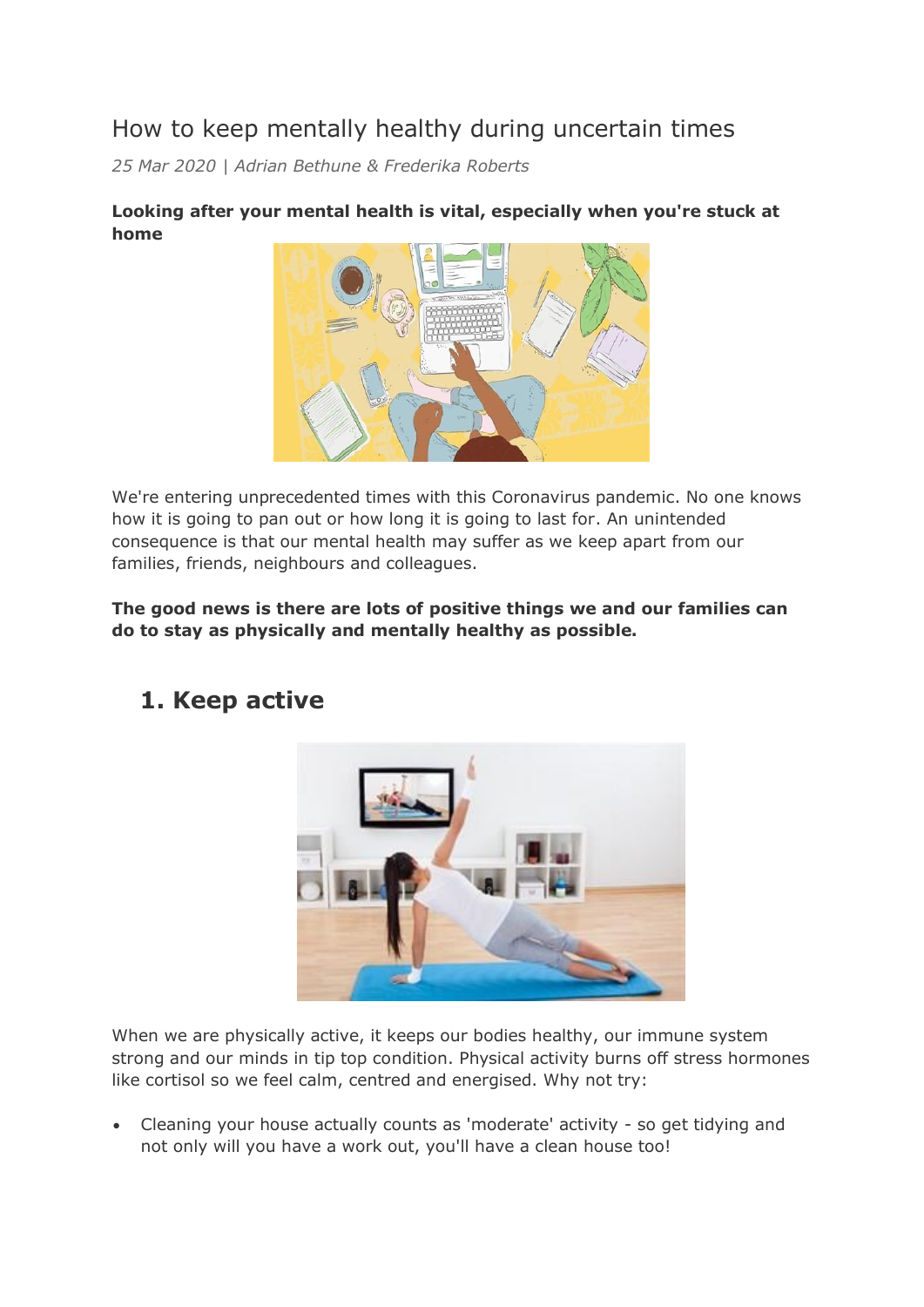- Break your day up with short bursts of star-jumps, press-ups or running on the spot.
- Get active with your kids [www.bbc.co.uk/teach/supermovers](https://www.bbc.co.uk/teach/supermovers) and [www.gonoodle.com](http://www.gonoodle.com/) are free to use and great fun!

## **2. Immerse yourself in nature**



Research shows that nature can have a healing effect on our minds and bodies. One study showed that patients recovering from surgery whose beds overlooked a garden recovered faster than those whose bed overlooked a carpark. Try these:

- If you have a garden, start tidying it ready for spring.
- Take care of any house plants feed, water and prune them.
- If it's safe to do so, spend some time in a local wood and bathe in the natural world.



### **3. Focus on the present**

Our minds have a tendency to ruminate on the past, or fast-forward to the future, sometimes in a negative kind of way. This tendency is often exacerbated during times of stress. An antidote is to intentionally focus on the present moment - by noticing what's happening in our minds, bodies and the external environment with an attitude of kindness and curiosity.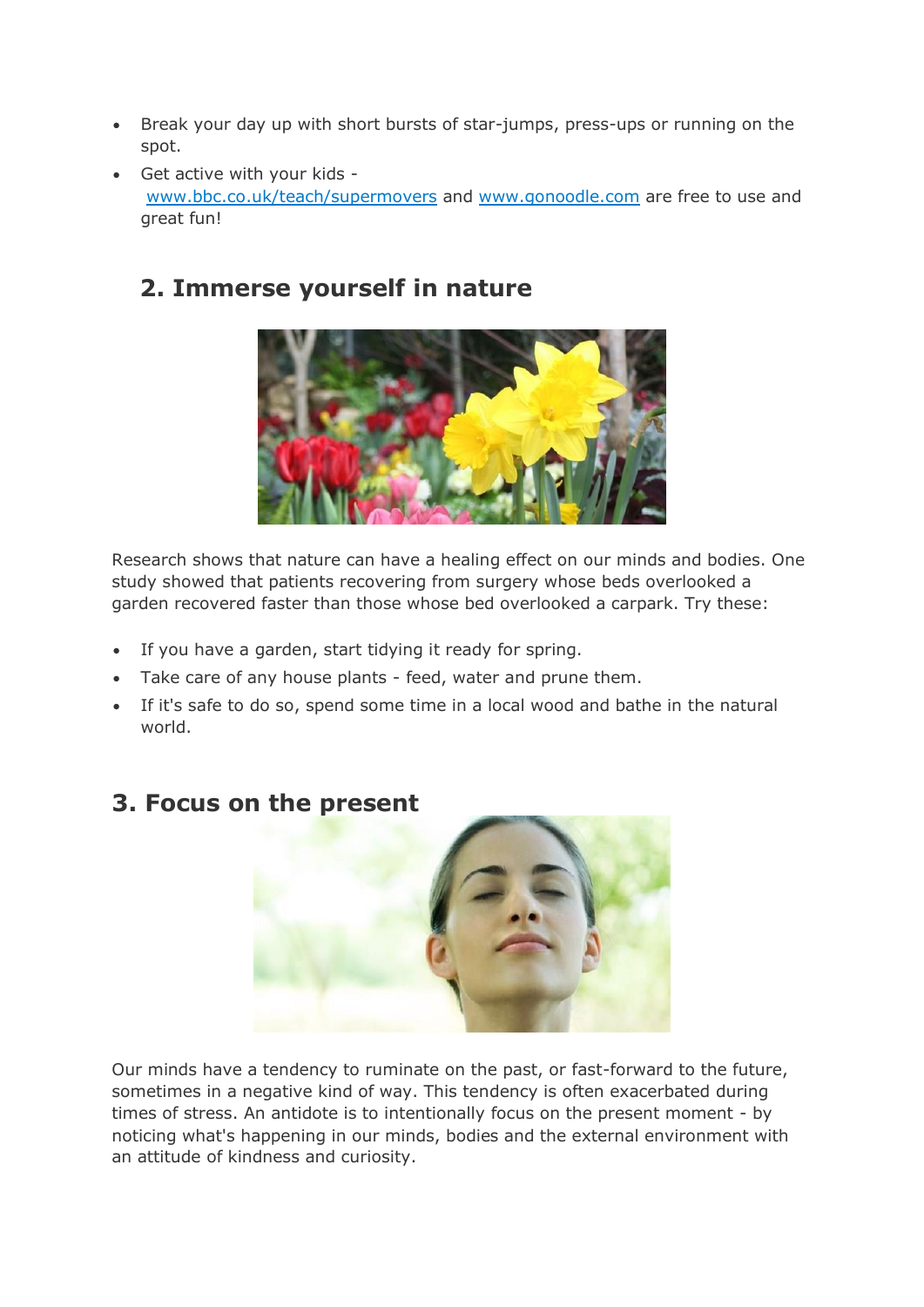- Place one hand on your belly and one hand on your chest and, as you breathe normally in and out through your nose, count 10 full breaths.
- Download and try one of the many free mindfulness apps like [www.headspace.com](http://www.headspace.com/)
- If you find your mind racing, lie down and tune in to the sensations in your body.

# **4. Laugh**



Laughing feels good, boosts our immune system and helps us keep things in perspective. Laughing with others strengthens relationships and, because laughter is contagious, we laugh more with others.

- Share jokes at home and online.
- Watch funny clips and films.
- Try laughter yoga; there are plenty of examples on YouTube. There is some research evidence that even fake or forced laughter can improve mood and wellbeing.

# **5. Practise kindness**





In times of need, we often see the best of humanity as people dig deep to help others.

 Offer to pick up supplies for self-isolating neighbours and maybe now is the time to donate some money to charity.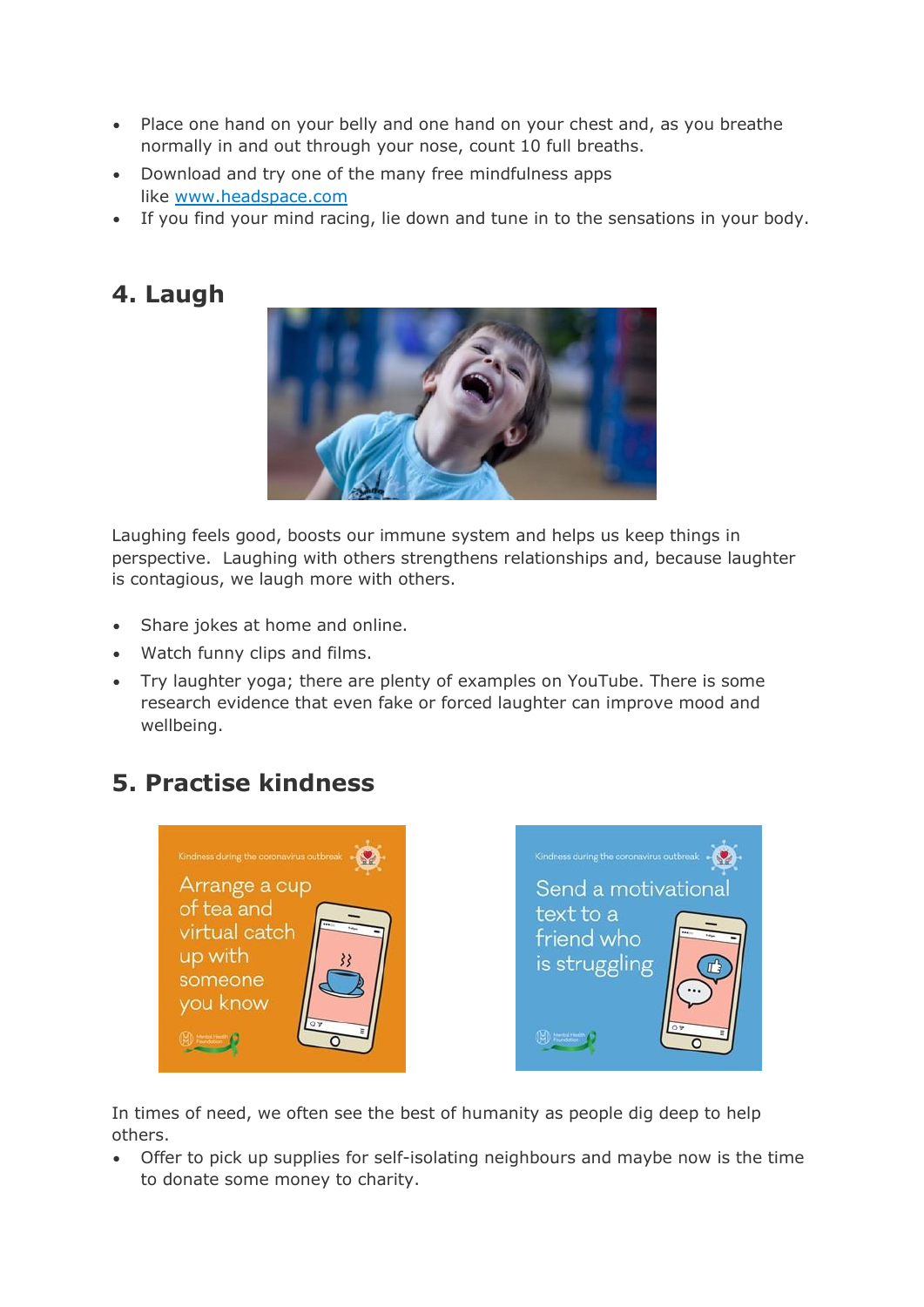- Be extra kind to others in your house. Tensions can run high when we feel trapped inside. Make cups of tea, give hugs (if you're allowed to!), pay compliments.
- Reach out to friends and family and let them know you're thinking of them. Pick up the phone or have a video call with grandparents so they feel connected.

#### **6. Focus on what's good**



There is ample research to show that deliberately focusing on the good things in our lives - practising gratitude - can improve our wellbeing. It's easy to give in to our natural 'negativity bias' as our brains strive to protect us from harm, but we can counter that by deliberately focusing on what's good, even during challenging times.

- At the end of each day, write down three good things about the day, no matter how small (a rainbow in the sky, another day without symptoms, a funny joke you heard…it's amazing what you'll notice when you pay attention!).
- Share at least one positive story with other people each day.
- Say 'thank you' for all the little things others do for you and mean it.

### **7. Keep learning**



Our minds need challenge and stimulation to stay healthy, which is why learning new things is one of the Five ways to [wellbeing.](https://www.gov.uk/government/publications/five-ways-to-mental-wellbeing)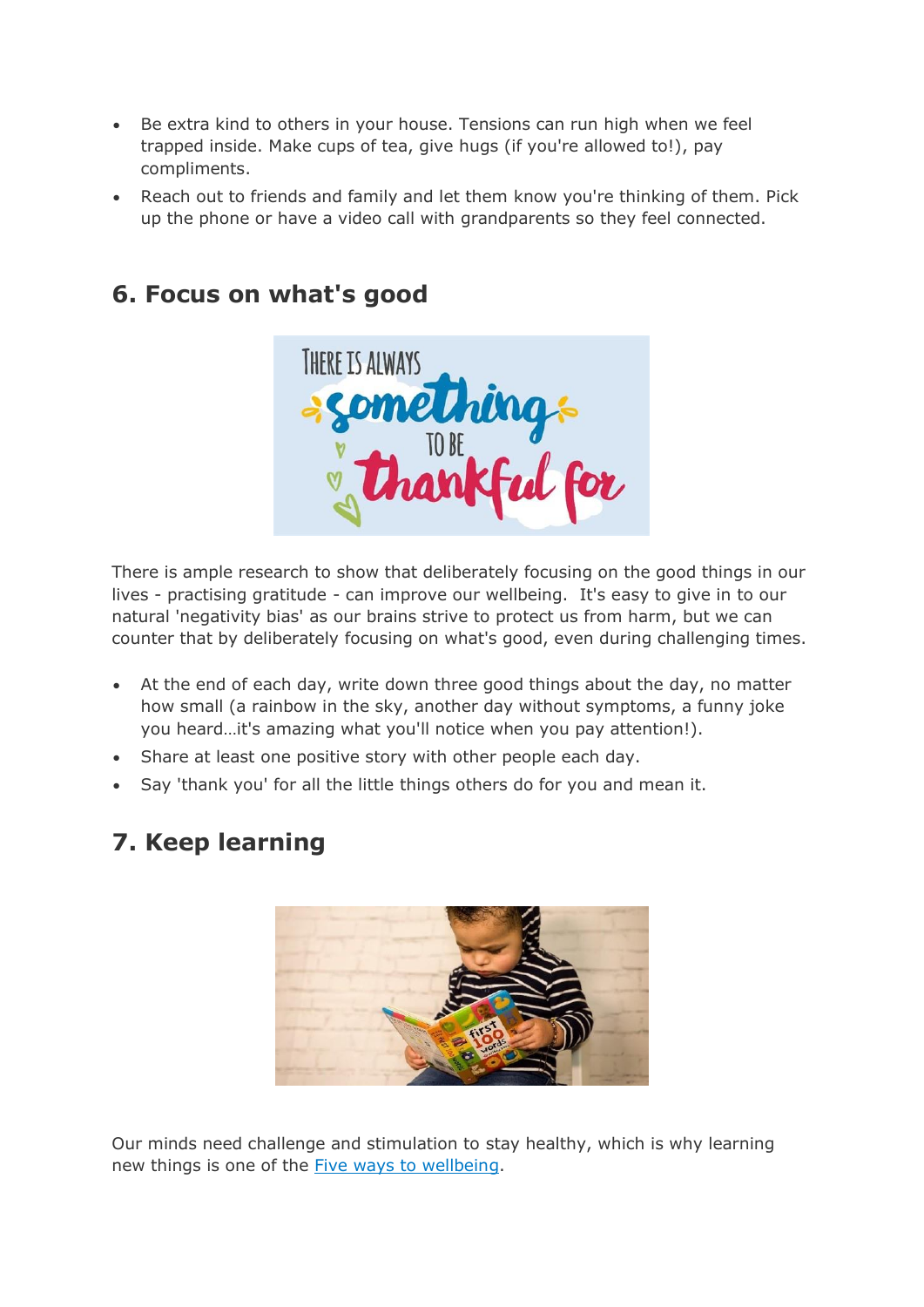- All those books you don't have time to read? Read them. Read them all!
- Take an online course. Now could be the perfect time to learn a new skill and there are lots of great free courses on sites like [www.coursera.org](http://www.coursera.org/) an[dwww.edx.org](http://www.edx.org/)
- Children can research a topic they're interested in, then share five ideas or facts they learned with someone else. Use the BBC learning website [www.bbc.co.uk/learning/subjects/childrens\\_learning.shtml](http://www.bbc.co.uk/learning/subjects/childrens_learning.shtml)

# **8. Connect**



Connecting with others is another of the 'five ways to wellbeing'. [Research](https://www.ted.com/talks/robert_waldinger_what_makes_a_good_life_lessons_from_the_longest_study_on_happiness) shows that people who have the richest social relationships are the happiest; the quality of relationships has even been linked to physical health and longevity (and academic achievement in children). Social distancing doesn't mean you can't keep in touch. Let people know you care and especially contact those who may be more isolated or lonely.

- Each day, contact one person you haven't spoken to for some time.
- Make use of technology like WhatsApp video call, facetime, Zoom and Skype friends and family to stay in touch.
- Notice positive qualities in other people (e.g. strengths such as perseverance, kindness, being hopeful etc) and compliment them on those.

# **9. Concentrate on strengths**

Character strengths are essential in supporting wellbeing. Research (see [VIA](https://www.viacharacter.org/research/findings) Institute on [Character\)](https://www.viacharacter.org/research/findings) shows that recognising and working with our strengths increases our levels of happiness.

• Identify your top five strengths and consider how these can help you navigate these challenging times.